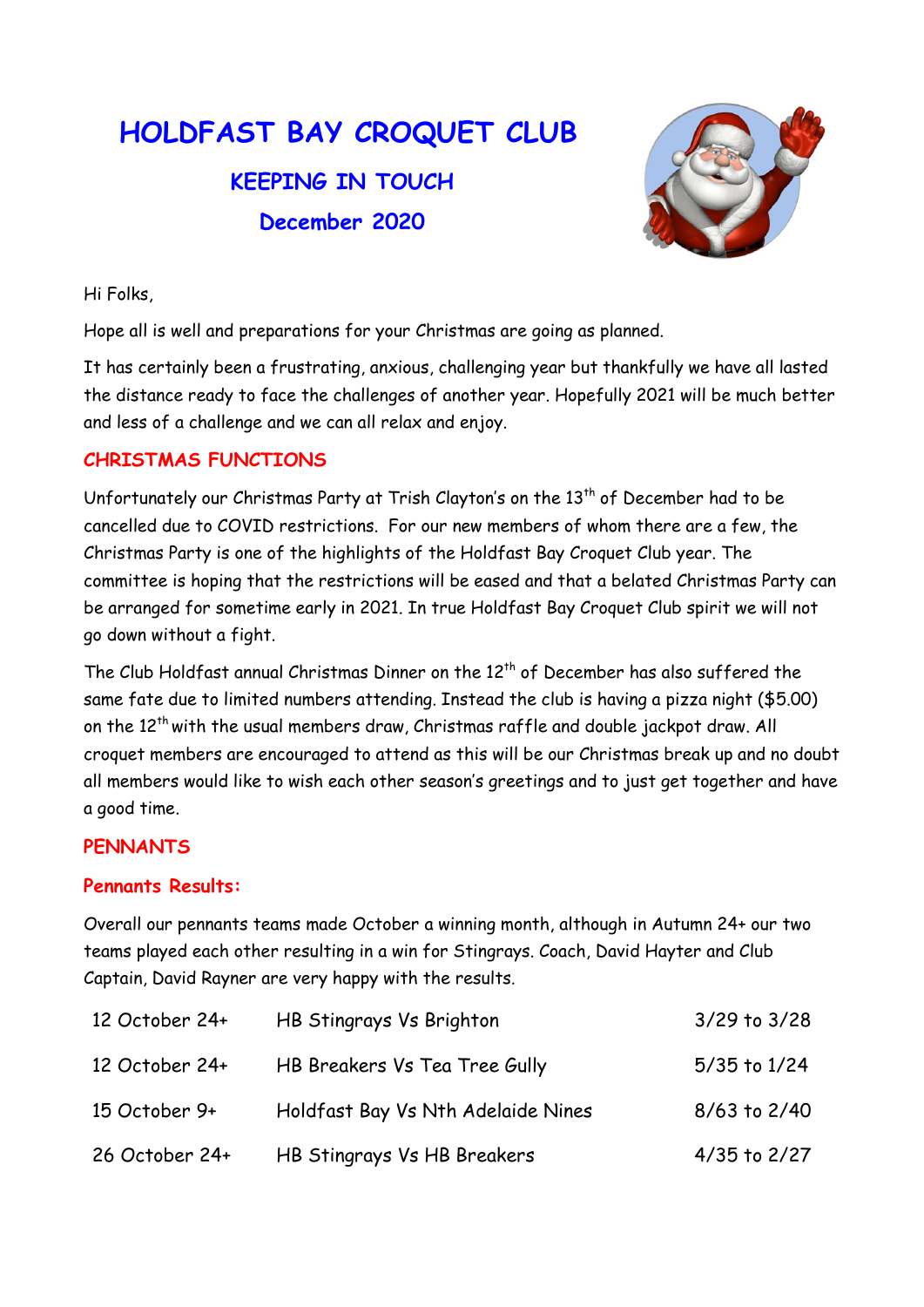### Entry of Pennants Teams for Spring Pennants 2021

Two 24+ teams (Mid Week) - this competition is played on a Monday and is a seasonal affair. The teams are Stingrays and Breakers.

One 9+ team (Mid Week) - this competition is usually played on a Thursday evening and is also a seasonal affair, and

One 9+ team (Weekend) - this competition is played on a Saturday or Sunday, (depending on the availability of Hutt Rd courts and is played right through a full year.

Although there has been an 'expression of interest' form circulated at the club because there are a couple of seasonal competitions if you are interested in playing pennants see Secretary, Margaret Frost and she will assist in guiding you to the right competition in regards to your personal availability.

#### NOTICE FOR PENNANT PLAYERS:

Club Captain, David Rayner requests that as soon as you receive a notification of selection please respond, if possible on the day as to your availability as he needs to know to finalise teams.

## TOURNAMENT WINNER

Holdfast Bay Croquet Club and the HBCC Committee extends its congratulations to member, Barb Dietrich who played magnificently and graciously to beat all comers, winning the 2020, 12+ Singles Tournament at Hutt Rd. An outstanding effort, not only as a personal achievement but also in representing the Holdfast Bay Croquet Club. Well done, Barb.

# SOCIAL PLAY/PRACTICE

Club coach David Hayter is always keen that members practice as often as possible however, please practice only on Court 2. Jump shot practicing is also to be confined to off-court at the northern end of Court 2. A careful survey of the grass at the northern end will reveal sets of holes placed there for hoops. Please abide by this as it reduces damage to the courts' surface and reduces work for Club Holdfast greens-staff.

## CLUB CLOSURE

The club will be intermittently closed during the festive season. See Club Holdfast newsletter for times.

The croquet courts will be set up until the 23rd December and then re set on Wednesday 6th January.